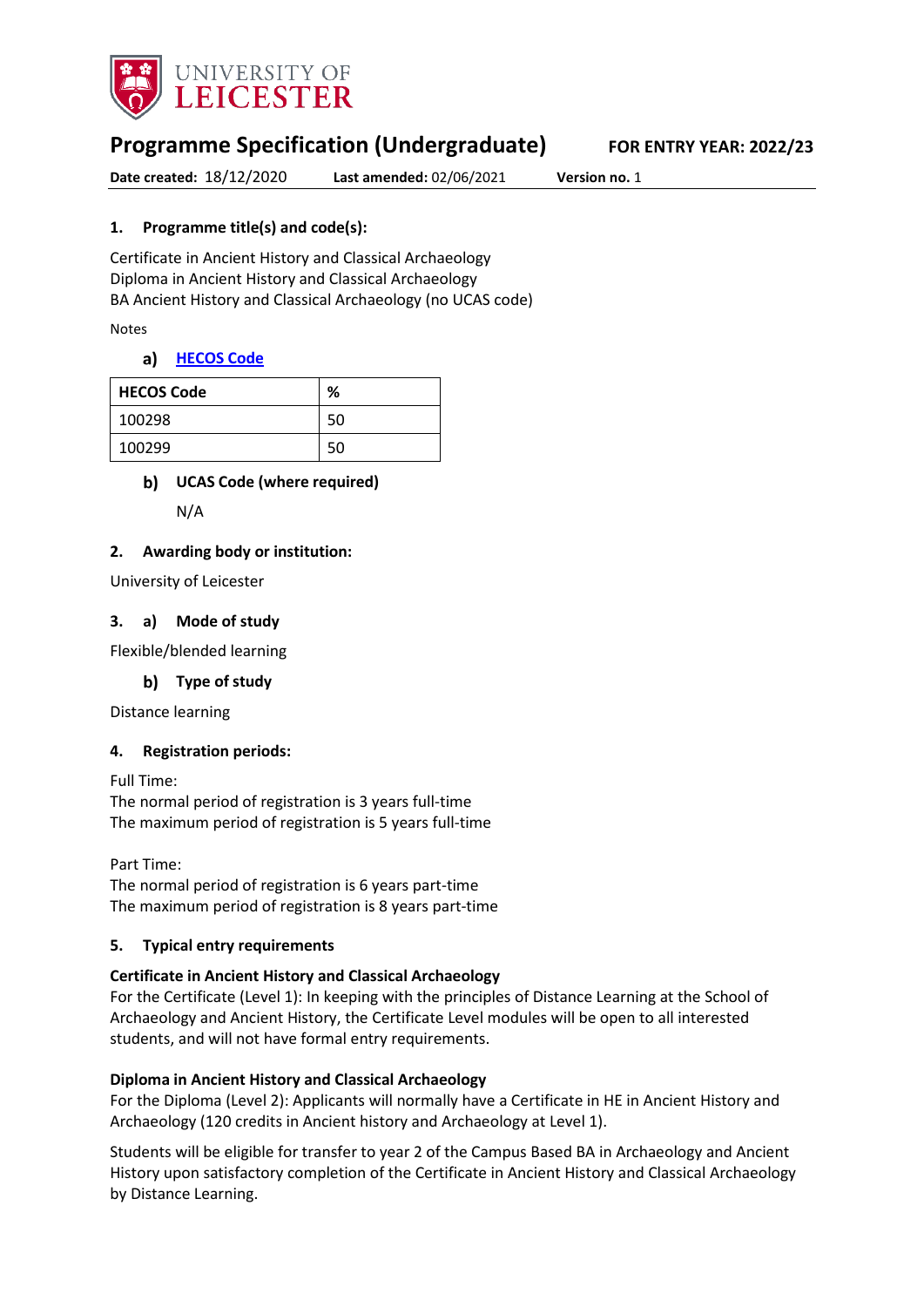### **BA in Ancient History and Classical Archaeology**

For the BA: (Level 3) Applicants will normally have a Diploma in HE in Ancient History and Archaeology (120 credits in Ancient history and Archaeology at Level 2).

All applicants must satisfy the University's English Language requirements as stipulated in the General Regulations for Taught Programmes in force for the academic year of entry to the programme.

### **6. Accreditation of Prior Learning**

N/A

## **7. Programme aims**

The programme aims to:

The Certificate in Ancient History and Classical Archaeology aims to:

- provide a rigorous and coherent curriculum, drawing on the School's research and teaching strengths and expertise in delivering distance learning;
- provide a stimulating and challenging learning experience for a wide range of students from a variety of social, geographic and cultural backgrounds;
- To develop students' skills in textual analysis and the interpretation of archaeological information;
- enable students to develop and demonstrate a range of skills necessary for the study of Ancient History and Classical Archaeology;
- enable students to develop and demonstrate a range of transferable skills necessary for further study, career and life enhancement, and effective independent learning;
- enable students to develop personally in ways which will enrich their lives and facilitate their wider contributions to society.

The Diploma in Ancient History and Classical Archaeology aims to:

- provide a rigorous and coherent curriculum, drawing on the School's research and teaching strengths and expertise in delivering distance learning;
- consolidate students' existing archaeological knowledge and inculcate a critical approach to the discipline;
- develop students' knowledge and understanding of the wide chronological and geographical range of the discipline;
- To provide students with an introduction to two ancient languages and to offer them opportunity and encouragement to pursue this learning independently**;**
- To develop students' skills in textual analysis and the interpretation of archaeological information;
- enable students to develop personally in ways which will enrich their lives and facilitate their wider contributions to society.

The BA in Ancient History and Classical Archaeology aims to:

- provide a rigorous, coherent and attractive curriculum that draws on the research expertise and teaching strengths of the School of Archaeology and Ancient History,
- provide a stimulating and challenging learning experience for all students;
- develop students' knowledge and understanding of the full chronological and geographical range of their discipline;
- develop students' abilities to apply archaeological theories, techniques, and concepts to analyse and explain specific periods and themes in Ancient History and Classical Archaeology;
- To provide students with an introduction to two ancient languages and to offer them opportunity and encouragement to pursue this learning independently;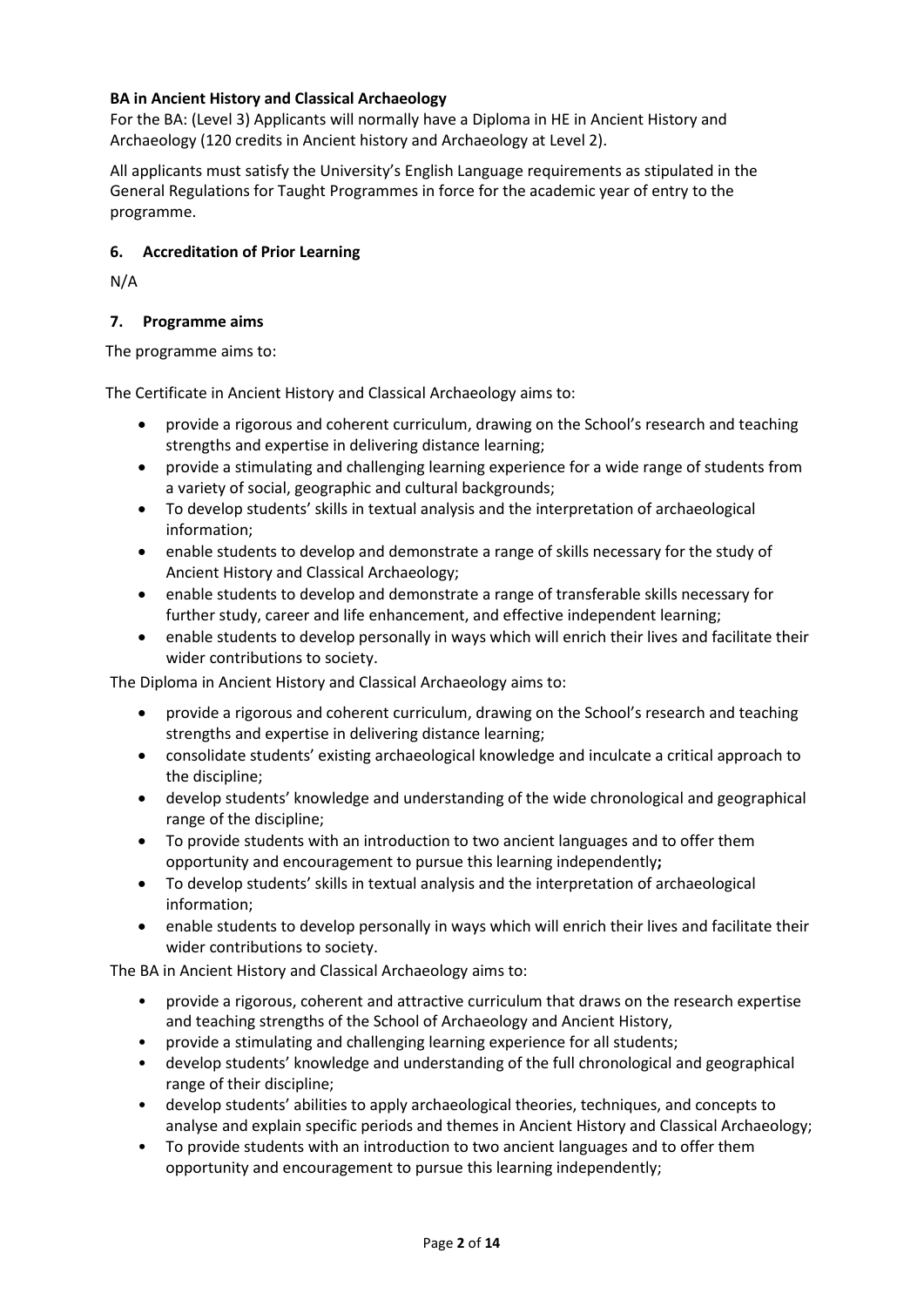- To develop students' skills in textual analysis and the interpretation of archaeological information;
- enable students to develop and demonstrate a range of skills necessary for the study of Ancient History and Classical Archaeology;
- enable students to develop and demonstrate a range of transferable skills necessary for successful career development and a lifetime of effective independent learning

### **8. Reference points used to inform the programme specification**

- QAA Benchmarking Statement
- Framework for Higher Education Qualifications (FHEQ)
- UK Quality Code for Higher Education
- University Learnin[g Strategy](https://www2.le.ac.uk/offices/sas2/quality/learnteach)
- [University Assessment Strategy](https://www2.le.ac.uk/offices/sas2/quality/learnteach)
- University of Leicester Periodic Developmental Review Report
- External Examiners' reports (annual)
- United Nations Education for Sustainable Development Goals
- Student Destinations Data

#### **9. Programme Outcomes**

Unless otherwise stated, programme outcomes apply to all awards specified in 1. Programme title(s).

#### **Discipline specific knowledge and competencies**

i) Mastery of an appropriate body of knowledge

| <b>Intended Learning</b><br><b>Outcomes</b>                                                                   | <b>Teaching and Learning Methods</b>                                                                                                                                                                                     | <b>How Demonstrated?</b>                                                                                                                                                                                                 |
|---------------------------------------------------------------------------------------------------------------|--------------------------------------------------------------------------------------------------------------------------------------------------------------------------------------------------------------------------|--------------------------------------------------------------------------------------------------------------------------------------------------------------------------------------------------------------------------|
| Demonstrate mastery of an<br>appropriate body of knowledge<br>in ancient history and classical<br>archaeology | DL course materials; directed<br>reading; independent research;<br>resource-based learning; assignment<br>feedback; academic support from<br>tutors; electronic discussion groups;<br>peer-group support and interaction | Module assignments including<br>essays, critiques, written reports,<br>writing tasks, problem-based<br>exercises, portfolios of language<br>work, contributions to discussions,<br>self-assessed exercises, dissertation |

#### ii) Understanding and application of key concepts and techniques

| <b>Intended Learning</b><br><b>Outcomes</b>                                                                                                            | <b>Teaching and Learning Methods</b>                                                                                                                                                                                     | <b>How Demonstrated?</b>                                                                                                                                                                                                 |
|--------------------------------------------------------------------------------------------------------------------------------------------------------|--------------------------------------------------------------------------------------------------------------------------------------------------------------------------------------------------------------------------|--------------------------------------------------------------------------------------------------------------------------------------------------------------------------------------------------------------------------|
| Demonstrate understanding of<br>the variety and complexities of<br>textual and archaeological<br>evidence, analytical techniques<br>and interpretation | DL course materials; directed<br>reading; independent research;<br>resource-based learning; assignment<br>feedback; academic support from<br>tutors; electronic discussion groups;<br>peer-group support and interaction | Module assignments including<br>essays, critiques, written reports,<br>writing tasks, problem-based<br>exercises, portfolios of language<br>work, contributions to discussions,<br>self-assessed exercises, dissertation |
| Demonstrate a variety of<br>approaches to understanding,<br>constructing and interpreting<br>the past                                                  | DL course materials; directed<br>reading; independent research;<br>resource-based learning; assignment<br>feedback; academic support from<br>tutors; electronic discussion groups;<br>peer-group support and interaction | Module assignments including<br>essays, critiques, written reports,<br>writing tasks, problem-based<br>exercises, portfolios of language<br>work, contributions to discussions,<br>self-assessed exercises, dissertation |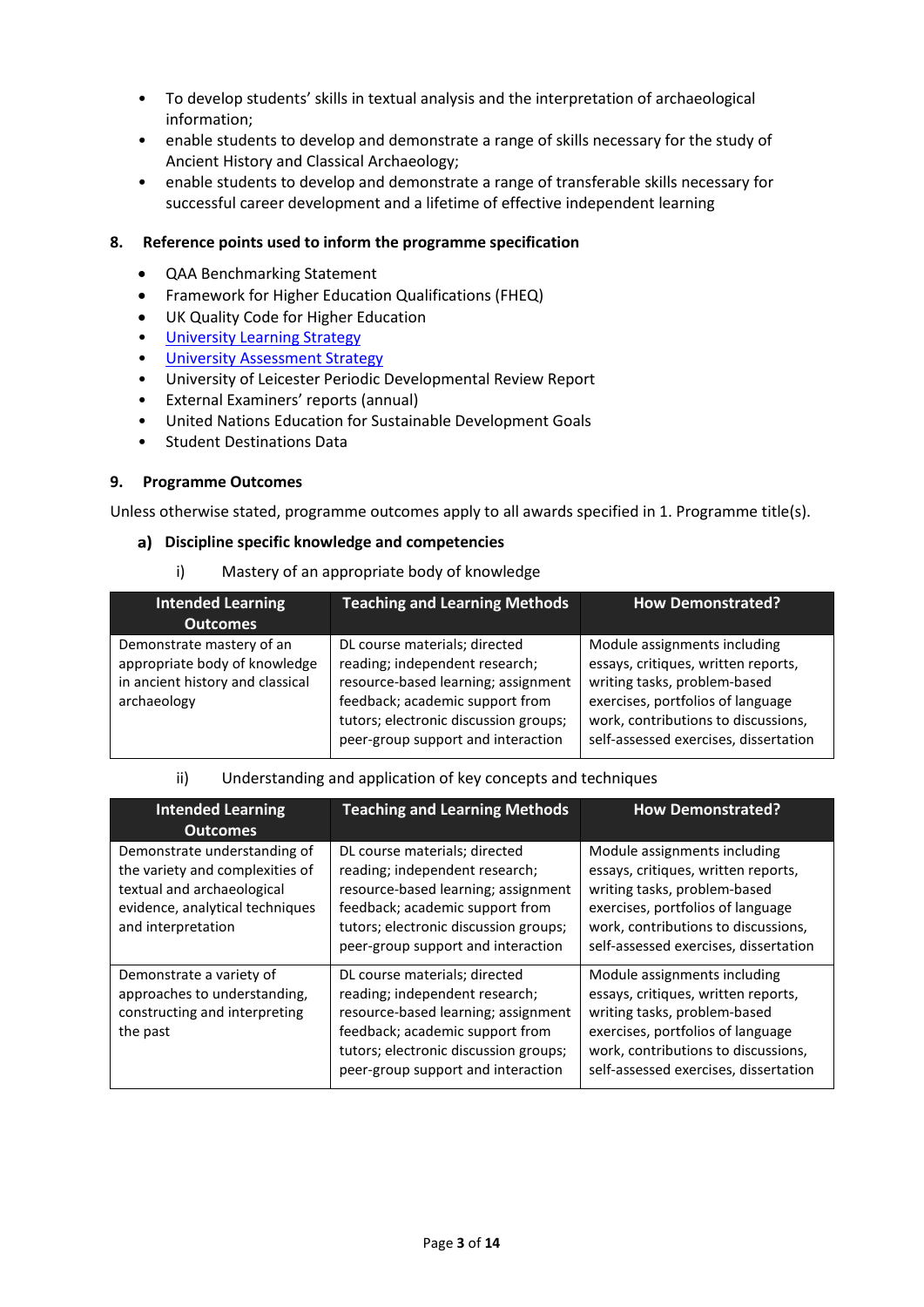# iii) Critical analysis of key issues

| <b>Intended Learning</b><br><b>Outcomes</b>                                                                                                                                                                                                          | <b>Teaching and Learning Methods</b>                                                                                                                                                                                                                                                | <b>How Demonstrated?</b>                                                                                                                                                    |
|------------------------------------------------------------------------------------------------------------------------------------------------------------------------------------------------------------------------------------------------------|-------------------------------------------------------------------------------------------------------------------------------------------------------------------------------------------------------------------------------------------------------------------------------------|-----------------------------------------------------------------------------------------------------------------------------------------------------------------------------|
| Compare and analyse<br>archaeological and textual<br>evidence for the understanding<br>of the classical past                                                                                                                                         | DL course materials especially<br>Classical Archaeology; Introduction<br>to Roman/Greek History; Latin and<br>Greek Language for Ancient History;<br>The Age of Augustus; Households;<br>directed reading; independent<br>research; resource-based learning;<br>assignment feedback | Module assignments including<br>essays, critiques, writing tasks,<br>problem-based exercises,<br>contributions to discussions and self-<br>assessed exercises, dissertation |
| Reflect critically on the different<br>scholarly traditions associated<br>with archaeology and ancient<br>historiography; on their<br>different status in the<br>contemporary world; and their<br>relationship to cognate<br>disciplines and methods | DL course materials especially<br>Classical Archaeology; Introduction<br>to Roman/Greek History; Latin and<br>Greek Language for Ancient History;<br>The Age of Augustus; Households;<br>directed reading; independent<br>research; resource-based learning;<br>assignment feedback | Module assignments including<br>essays, critiques, writing tasks,<br>problem-based exercises,<br>contributions to discussions and self-<br>assessed exercises, dissertation |

# iv) Clear and concise presentation of material

| <b>Intended Learning</b><br><b>Outcomes</b> | <b>Teaching and Learning Methods</b> | <b>How Demonstrated?</b>              |
|---------------------------------------------|--------------------------------------|---------------------------------------|
| Present archaeological                      | DL course materials; directed        | Module assignments including          |
| materials and historical                    | reading; independent research;       | essays, critiques and writing tasks,  |
| argument in a variety of written            | resource-based learning; assignment  | and self-assessed exercises, language |
| and graphical formats                       | feedback                             | portfolio, dissertation               |

# v) Critical appraisal of evidence with appropriate insight

| <b>Intended Learning</b><br><b>Outcomes</b>                                                                                                        | <b>Teaching and Learning Methods</b>                                                                                                                                                                                                                                                                        | <b>How Demonstrated?</b>                                                                                                                                                         |
|----------------------------------------------------------------------------------------------------------------------------------------------------|-------------------------------------------------------------------------------------------------------------------------------------------------------------------------------------------------------------------------------------------------------------------------------------------------------------|----------------------------------------------------------------------------------------------------------------------------------------------------------------------------------|
| Develop and sustain arguments,<br>formulating appropriate<br>questions, and identifying and<br>evaluating appropriate<br>techniques and approaches | DL course materials especially<br>Classical Archaeology; Introduction<br>to Roman/Greek History; Latin and<br>Greek Language for Ancient History;<br>The Age of Augustus; Greco-Roman<br>Slavery; Households; directed<br>reading; independent research;<br>resource-based learning; assignment<br>feedback | Module assignments including<br>essays, critiques, writing tasks,<br>problem-based exercises,<br>contributions to discussions and self-<br>assessed exercises, dissertation      |
| Read, analyse and critically<br>evaluate a range of source<br>materials                                                                            | DL course materials especially<br>Classical Archaeology; Introduction<br>to Roman/Greek History; Latin and<br>Greek Language for Ancient History;<br>The Age of Augustus; Greco-Roman<br>Slavery; Households; directed<br>reading; independent research;<br>resource-based learning; assignment<br>feedback | Module assignments including<br>essays, critiques, language portfolio,<br>problem-based exercises,<br>contributions to discussions and self-<br>assessed exercises; dissertation |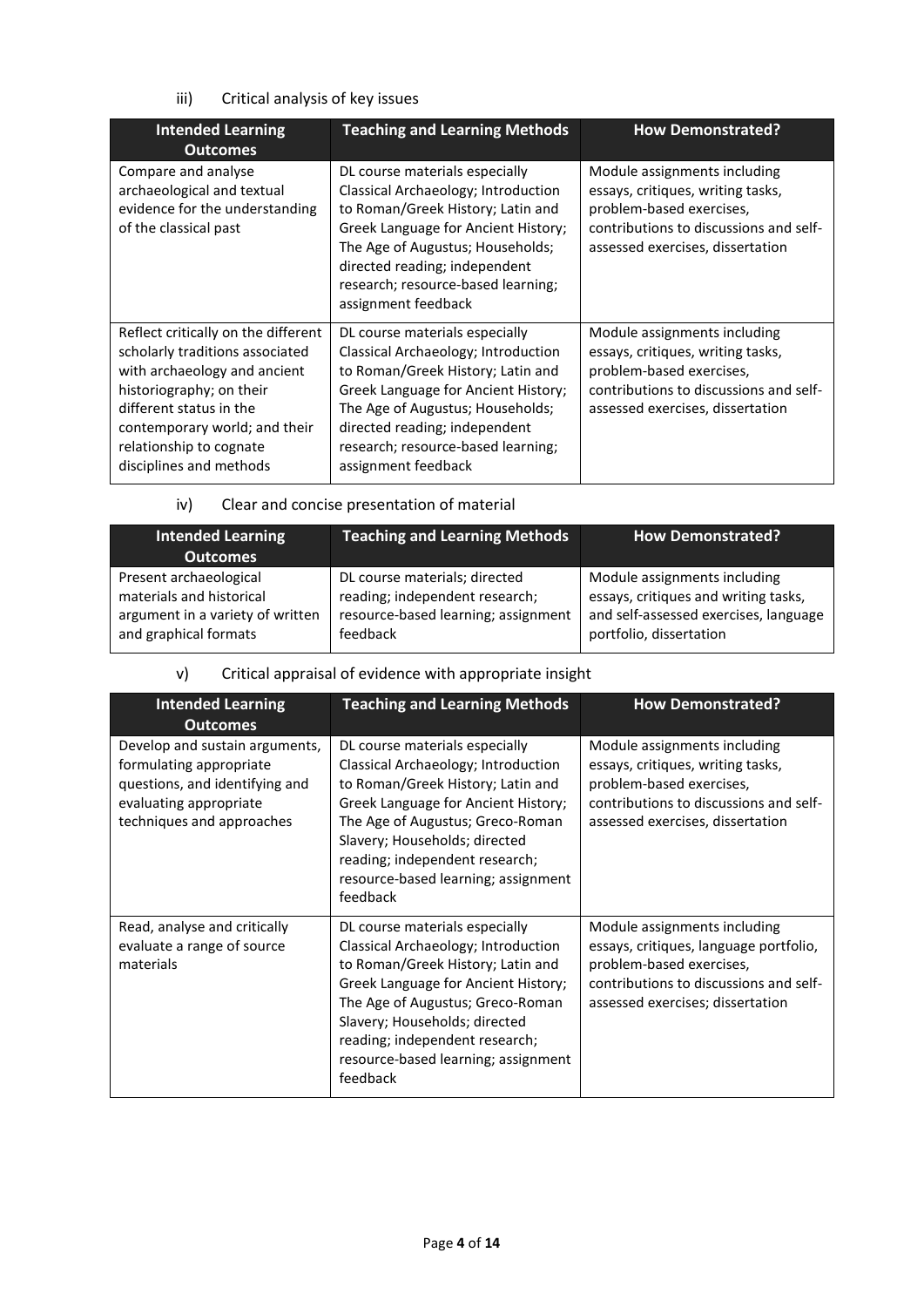### vi) Other discipline specific competencies

| <b>Intended Learning</b><br><b>Outcomes</b>                                                                               | <b>Teaching and Learning Methods</b>                                                                                                                                              | <b>How Demonstrated?</b>                                                                                            |
|---------------------------------------------------------------------------------------------------------------------------|-----------------------------------------------------------------------------------------------------------------------------------------------------------------------------------|---------------------------------------------------------------------------------------------------------------------|
| Demonstrate awareness of the<br>range and justify the use of<br>appropriate methods to answer<br>archaeological questions | DL course materials; directed<br>reading; independent research;<br>resource-based learning; assignment<br>feedback                                                                | Module assignments including<br>essays, critiques, fieldwork portfolio,<br>problem-based exercises;<br>dissertation |
| Demonstrate elementary<br>competence in Greek and Latin<br>language as applied to the<br>study of ancient history         | DL course materials especially Latin<br>and Greek Language for Ancient<br>History; directed reading;<br>independent research; resource-<br>based learning; assignment<br>feedback | Module assignments including<br>language assignment; self-assessed<br>exercises and discussions,<br>dissertation    |

# **Transferable skills**

### i) Oral communication

| <b>Intended Learning</b><br><b>Outcomes</b>                         | <b>Teaching and Learning Methods</b>                                                                               | <b>How Demonstrated?</b>                      |
|---------------------------------------------------------------------|--------------------------------------------------------------------------------------------------------------------|-----------------------------------------------|
| Demonstrate clarity, fluency<br>and coherence in oral<br>expression | *Largely inappropriate for DL<br>courses; however activities and<br>discussion associated with the Field<br>School | Contributions to Field School<br>excavations. |

#### ii) Written communication

| <b>Intended Learning</b><br><b>Outcomes</b> | <b>Teaching and Learning Methods</b> | <b>How Demonstrated?</b>                |
|---------------------------------------------|--------------------------------------|-----------------------------------------|
| Develop and explain arguments               | DL course materials; directed        | Module assignments including            |
| and presentation of data in a               | reading; independent research;       | essays, critiques, fieldwork portfolio, |
| variety of textual and graphical            | resource-based learning; assignment  | problem-based exercises, self-          |
| formats                                     | feedback                             | assessed exercises, dissertation        |

#### iii) Information technology

| <b>Intended Learning</b><br><b>Outcomes</b>                                                                                               | <b>Teaching and Learning Methods</b>                                                                                                                                                                            | <b>How Demonstrated?</b>                                                                                                                      |
|-------------------------------------------------------------------------------------------------------------------------------------------|-----------------------------------------------------------------------------------------------------------------------------------------------------------------------------------------------------------------|-----------------------------------------------------------------------------------------------------------------------------------------------|
| Apply IT to support research,<br>interpretation, analysis and<br>presentation, including<br>bibliographic research and data<br>production | DL course materials; independent<br>research; resource-based learning;<br>use of Blackboard for course<br>materials and formative<br>assessments especially in Latin and<br>Greek Language for Ancient History; | Module assignments, problem-based<br>exercises, self-assessed exercises,<br>use of discussion lists and associated<br>resources, dissertation |

### iv) Numeracy

| <b>Intended Learning</b><br><b>Outcomes</b>                                                     | <b>Teaching and Learning Methods</b>                                  | <b>How Demonstrated?</b>                                                                 |
|-------------------------------------------------------------------------------------------------|-----------------------------------------------------------------------|------------------------------------------------------------------------------------------|
| Demonstrate analysis of<br>archaeological data using<br>statistical and graphical<br>techniques | DL course materials; independent<br>research; resource-based learning | Module assignments, problem-based<br>exercises, self-assessed exercises,<br>dissertation |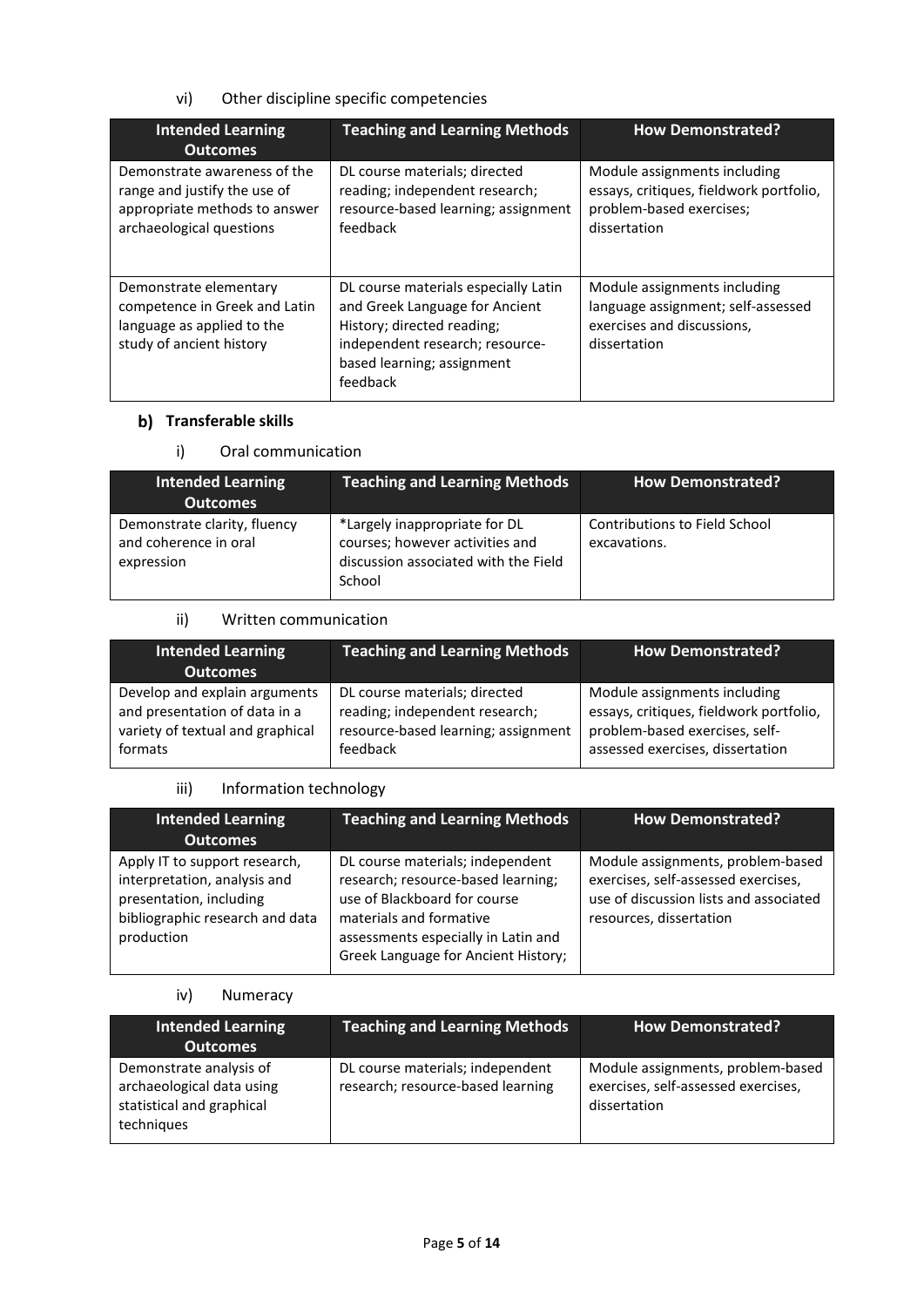### v) Team working

| <b>Intended Learning</b><br><b>Outcomes</b>                                                                | Teaching and Learning Methods                                              | <b>How Demonstrated?</b>                                                      |
|------------------------------------------------------------------------------------------------------------|----------------------------------------------------------------------------|-------------------------------------------------------------------------------|
| Be able to work collaboratively<br>and recognise the necessity of<br>working with others in<br>archaeology | Optional Fieldwork will involve some<br>collaboration; DL course materials | Module assignments, discussion lists,<br>contributions to online discussions. |

#### vi) Problem solving

| <b>Intended Learning</b><br><b>Outcomes</b>                                                                    | <b>Teaching and Learning Methods</b>                                  | <b>How Demonstrated?</b>                                                                 |
|----------------------------------------------------------------------------------------------------------------|-----------------------------------------------------------------------|------------------------------------------------------------------------------------------|
| Address historical issues and<br>problems at a variety of scales<br>using a range of techniques and<br>sources | DL course materials; independent<br>research; resource-based learning | Module assignments, problem-based<br>exercises, self-assessed exercises,<br>dissertation |

#### vii) Information handling

| <b>Intended Learning</b><br><b>Outcomes</b>                                                                                                       | <b>Teaching and Learning Methods</b>                                  | <b>How Demonstrated?</b>                                                                                                                                                      |
|---------------------------------------------------------------------------------------------------------------------------------------------------|-----------------------------------------------------------------------|-------------------------------------------------------------------------------------------------------------------------------------------------------------------------------|
| Gather and deploy evidence<br>and data from a range of<br>sources to find, retrieve, select<br>and present information in a<br>variety of formats | DL course materials; independent<br>research; resource-based learning | Module assignments, languages<br>portfolio, problem-based exercises,<br>self-assessed exercises, discussion<br>lists and contributions to online<br>discussions, dissertation |

#### viii) Skills for lifelong learning

| <b>Intended Learning</b><br><b>Outcomes</b>                                                                                              | <b>Teaching and Learning Methods</b>                                                                                     | <b>How Demonstrated?</b>                            |
|------------------------------------------------------------------------------------------------------------------------------------------|--------------------------------------------------------------------------------------------------------------------------|-----------------------------------------------------|
| Demonstrate self-management<br>of learning                                                                                               | Distance-learning materials and<br>associated assignments and<br>exercises; independent research;<br>assignment feedback | All of the above                                    |
| Demonstrate intellectual<br>independence through the<br>appropriate selection, analysis,<br>interpretation and evaluation of<br>evidence | DL course materials; directed<br>reading; independent research;<br>resource-based learning; assignment<br>feedback       | Module assignments, dissertation                    |
| Reflect upon learning and<br>achievements and plan for<br>educational, personal and<br>career development                                | Distance learning materials,<br>discussion lists, personal<br>development planning programme                             | Module, dissertation, course and<br>self-evaluation |

### **10. Progression points**

This programme follows the standard Scheme of Progression set out in **Senate Regulations** - see the version of Senate Regulation 5 governing undergraduate programmes relevant to the year of entry.

Level 1 students are required to successfully complete 120 credits at level 1 (i.e. with a mark of 40% or higher) within the maximum period of registration.

Level 2 students are required to successfully complete 120 credits at level 2 (i.e. with a mark of 40% or greater).

Level 3 students are required to successfully complete 120 credits at level 3 (i.e. with a mark of 40% or greater).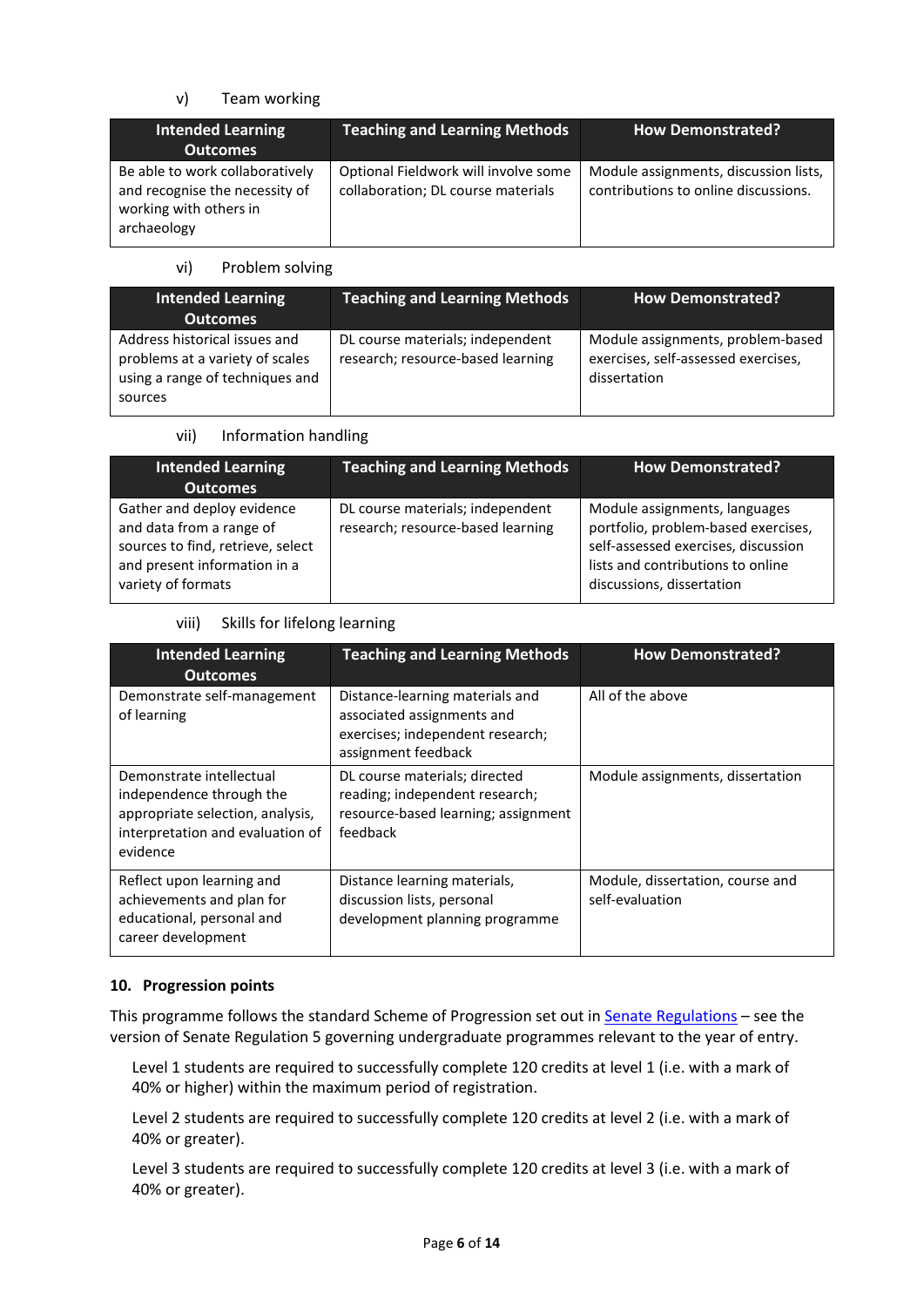In cases where a student has failed to meet a requirement to progress he or she will be required to withdraw from the course.

## **Course transfers**

The course transfers process is set out [here](https://www2.le.ac.uk/offices/sas2/courses/transfercourse) on the University's web pages.

## **11. Criteria for award and classification**

This programme follows the standard scheme of undergraduate award and classification set out in [Senate Regulations](http://www.le.ac.uk/senate-regulations) – see the version of *Senate Regulation 5 governing undergraduate programmes* relevant to the year of entry.

## **12. Special features**

Students may transfer between mode of study with the prior agreement of the Programme Director or his/her nominee. In such cases, the normal and maximum periods of registration will be calculated accordingly. Given recent changes to Student Number Controls (SNCs) for the whole School, Home/EU full time distance learning students transferring to campus based study will impact on SNCs. Therefore, A-Level or equivalent results plus the fee status of these students wishing to transfer must be taken into account, and it is likely that until further notice, only students not impacting on the School SNCs will be permitted to transfer.

Associate students may register for single Level 1 modules on a 'for-interest' basis. Associate students will be required to undertake all assessments associated with their chosen modules. Successful completion of the module at 40% or above will entitle an associate student to a Certificate of Achievement. Associate students will not be permitted to study more than two modules (40 credits) on this basis. Students who wish to undertake further study after this will be required to register for a qualification leading to award in accordance with the General Regulations governing the accreditation of prior learning.

It is also possible for students to take Associate modules at Level 2 if they can demonstrate that they have 120 credits in Archaeology and/or Ancient History at Level 1 or a suitable equivalent

# **13. Indications of programme quality**

The student learning experience is enhanced by a commitment to synergy between research and teaching. The School of Archaeology and Ancient History was ranked unambiguously in the top ten amongst UK archaeology departments in the 2014 Research Assessment Exercise. In the NSS returns for 2015 we scored 95% overall, and a maximum 100% for staff enthusiasm.

Graduates of this degree programme take postgraduate taught courses and pursue research degrees at Leicester and many other universities. Many take master's courses at Leicester or elsewhere; many have entered teaching or archaeological careers; and many enter graduate employment soon after graduation. This programme combines a suite of specially written Distance Learning modules in Ancient History with a selection of pre-existing (or revised and updated) Distance Learning modules in Archaeology at Levels 1, 2 and 3. As such, it expands and augments the highly successful Level 1 (also self-contained Certificate in Archaeology), Level 2 (also self-contained Diploma in Archaeology) and BA in Archaeology by Distance Learning. Student numbers for Archaeology modules at all levels have steadily increased, as have our postgraduate DL courses. Increasingly recruitment is a result of student recommendation to friends or professional contacts. Feedback from existing and past students is extremely positive, as are external examiners' reports for current courses.

### **14. External Examiner(s) reports**

The details of the External Examiner(s) for this programme and the most recent External Examiners' reports for this programme can be found at [exampapers@Leicester](https://exampapers.le.ac.uk/) [log-in required]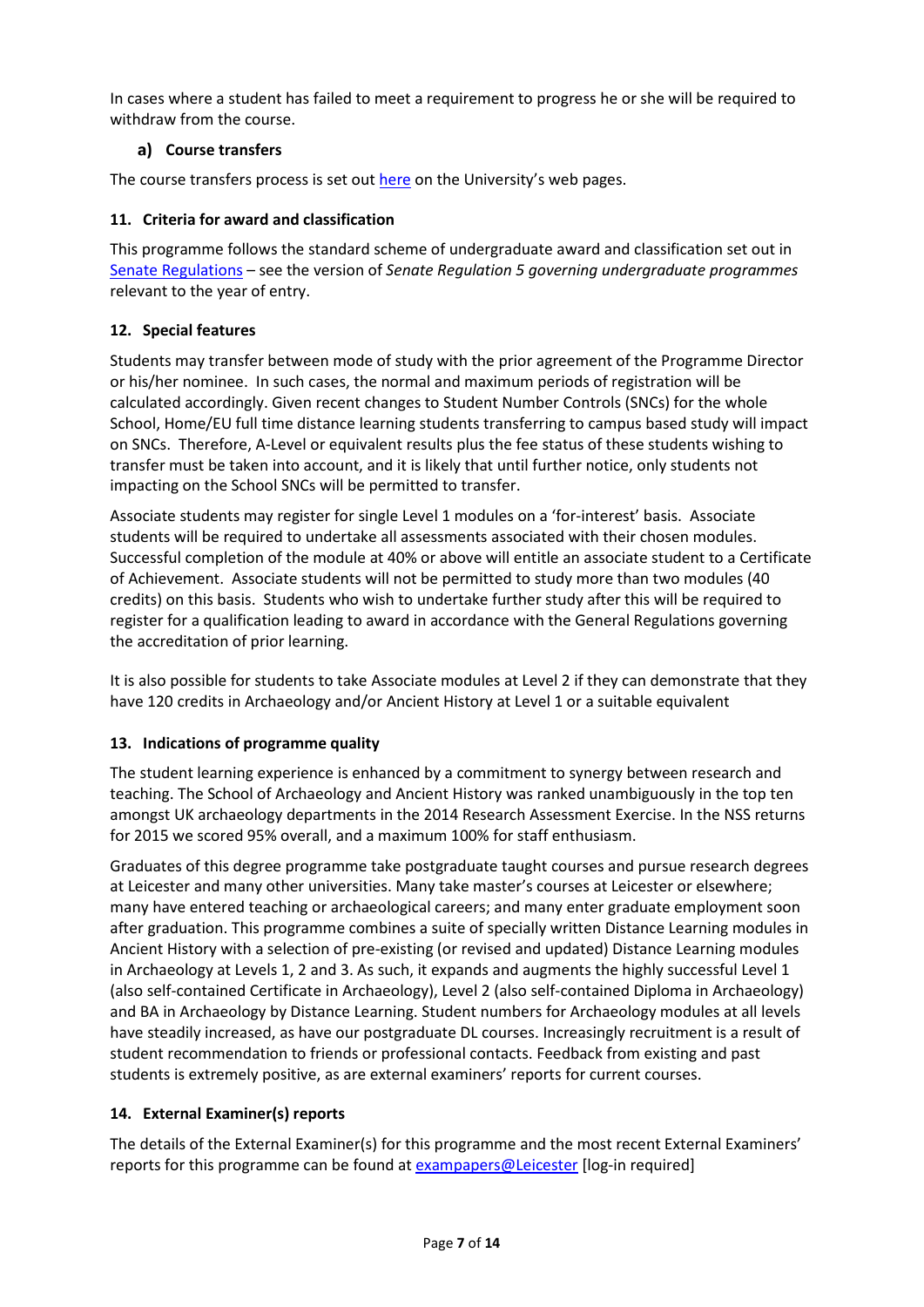

# **Programme Specification (Undergraduate) FOR ENTRY YEAR: 2022/23**

**Date created:** 18/12/2020 **Last amended:** 02/06/2021 **Version no.** 1

# **Appendix 1: Programme structure (programme regulations)**

The University regularly reviews its programmes and modules to ensure that they reflect the current status of the discipline and offer the best learning experience to students. On occasion, it may be necessary to alter particular aspects of a course or module.

BA Ancient History and Classical Archaeology (no UCAS code)

Certificate in Ancient History and Classical Archaeology (Year One modules only)

Diploma in Ancient History and Classical Archaeology (Year One and Two modules only)

**Level 4/Year 1 2022/23**

Credit breakdown

| <b>Status</b> | <b>Year long</b> | Semester 1 | Semester 2           |
|---------------|------------------|------------|----------------------|
| Core          | 100 credits      | n/a        | n/a                  |
| Optional      | 20 credits       | n/a        | n/a                  |
|               |                  |            | 120 credits in total |

Core modules

| Delivery period | Code   | <b>Title</b>                                 | <b>Credits</b> |
|-----------------|--------|----------------------------------------------|----------------|
| Year long       | AR1551 | Aims and Methods in Archaeology              | 20 credits     |
| Year long       | AR1554 | <b>Classical Archaeology</b>                 | 20 credits     |
| Year long       | AH1551 | Introduction to Roman History                | 20 credits     |
| Year long       | AH1552 | Introduction to Greek History                | 20 credits     |
| Year long       | AH1553 | Greek and Latin Language for Ancient History | 20 credits     |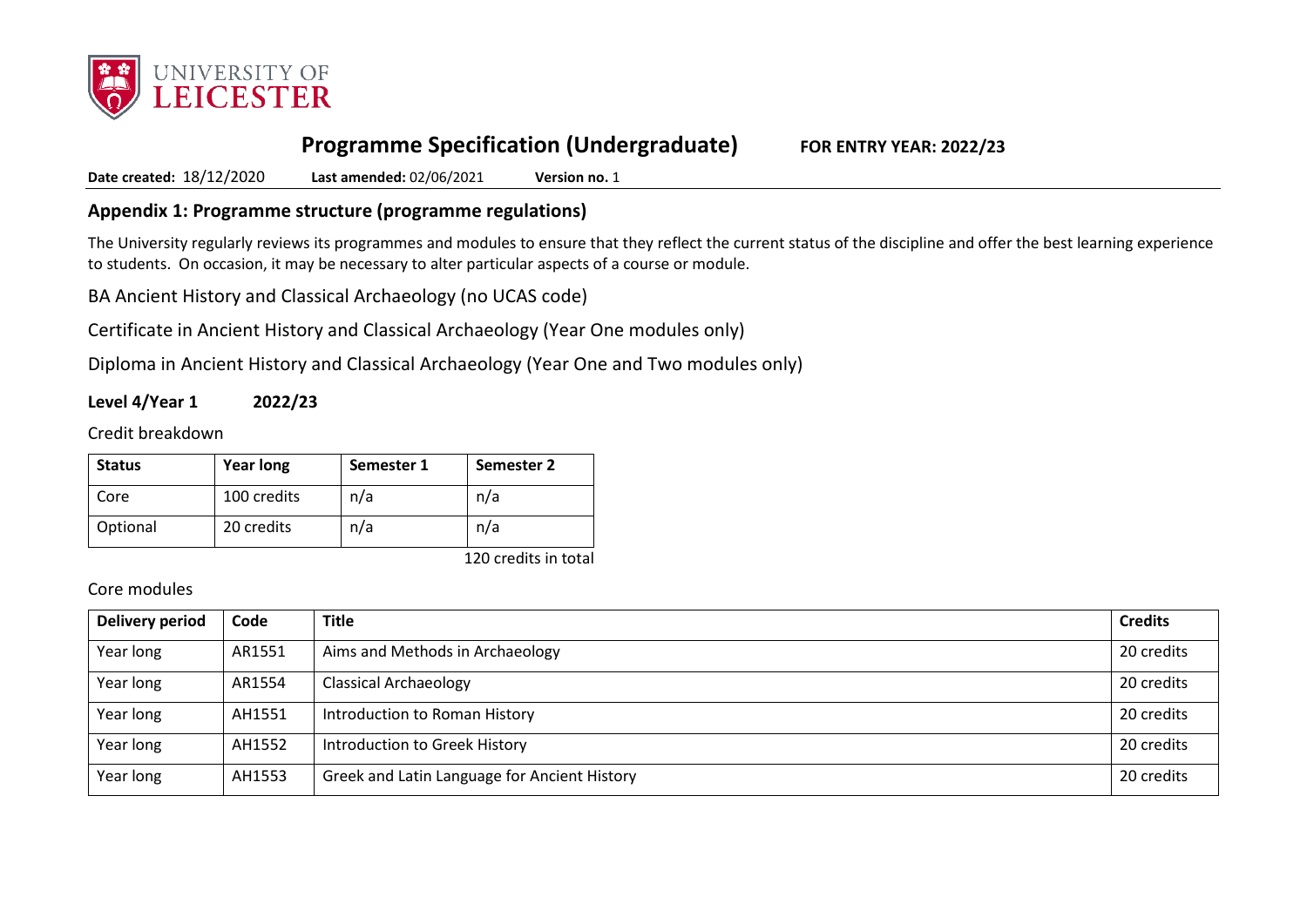#### **Notes**

N/A

# Option modules

| Delivery period | Code   | <b>Title</b>                                    | <b>Credits</b> |
|-----------------|--------|-------------------------------------------------|----------------|
| Year long       | AR1553 | Later Prehistory                                | 20 credits     |
| Year long       | AR1558 | Archaeology of Egypt, Nubia and the Middle Nile | 20 credits     |

## **Notes**

This is an indicative list of option modules and not definitive of what will be available. Option module choice is also subject to availability, timetabling, student number restrictions and, where appropriate, students having taken appropriate pre-requisite modules.

**Level 5/Year 2 2023/24**

# Credit breakdown

| <b>Status</b> | <b>Year long</b> | Semester 1 | Semester 2 |
|---------------|------------------|------------|------------|
| Core          | 100 credits      | n/a        | n/a        |
| Optional      | 20 credits       | n/a        | n/a        |

120 credits in total

# Core modules

| Delivery period | Code   | <b>Title</b>                   | <b>Credits</b> |
|-----------------|--------|--------------------------------|----------------|
| Year long       | AR2551 | Archaeological Theory          | 20 credits     |
| Year long       | AR1556 | Archaeology of the Roman World | 20 credits     |
| Year long       | AH2551 | The Age of Augustus            | 20 credits     |
| Year long       | AH2552 | <b>Deconstructing Sparta</b>   | 20 credits     |
| Year long       | AH2553 | <b>Greek and Roman Slavery</b> | 20 credits     |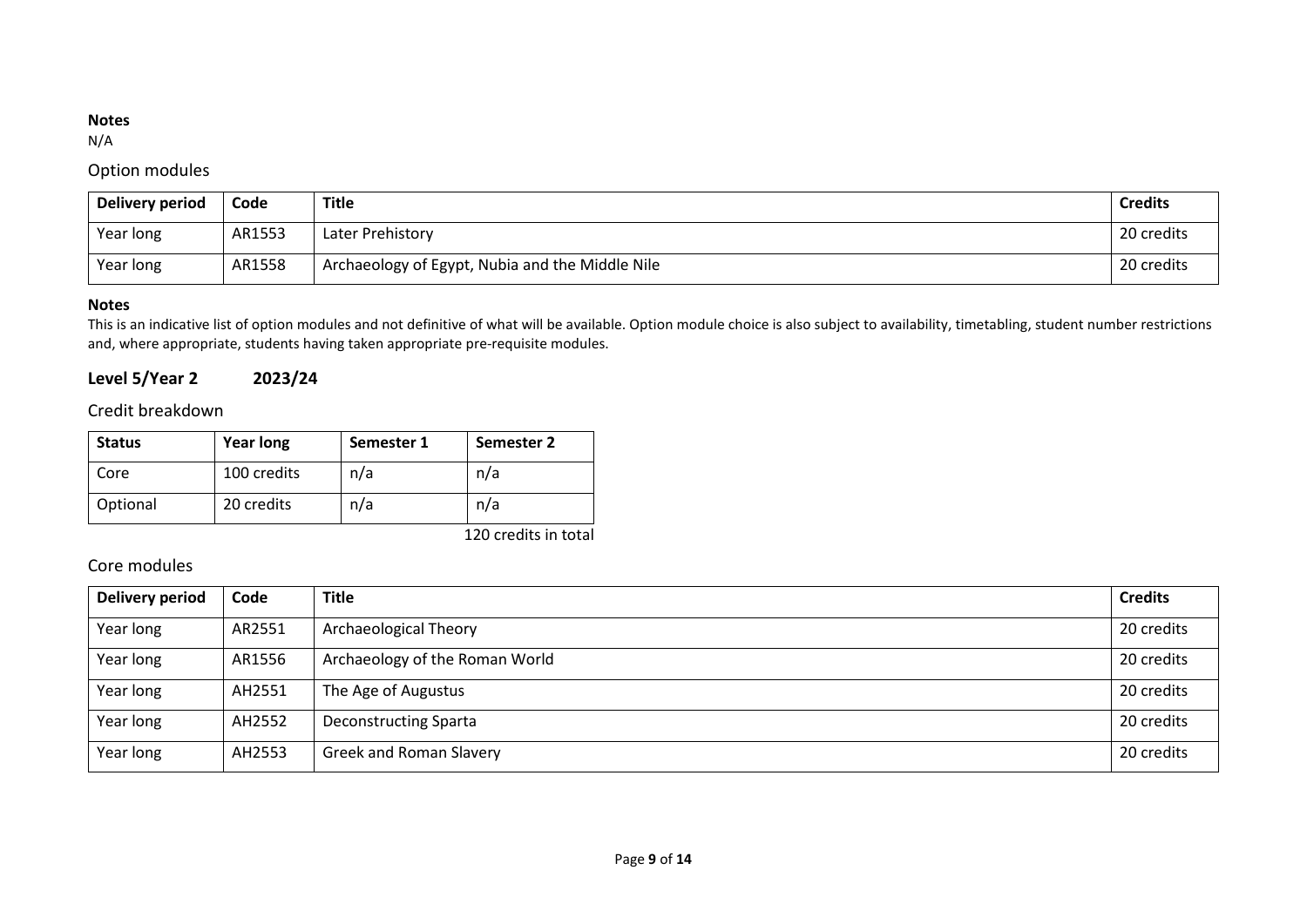#### **Notes**

N/A

# Option modules

| Delivery period | Code    | <b>Title</b>                          | <b>Credits</b> |
|-----------------|---------|---------------------------------------|----------------|
| Year long       | AR2550* | Fieldschool (self-organised)*         | 20 credits     |
| Year long       | AR2560  | Fieldschool (University of Leicester) | 20 credits     |
| Year long       | AR2552  | The Rise of States in the Old World   | 20 credits     |
| Year long       | AR2553  | The Medieval Mediterranean            | 20 credits     |

#### **Notes**

This is an indicative list of option modules and not definitive of what will be available. Option module choice is also subject to availability, timetabling, student number restrictions and, where appropriate, students having taken appropriate pre-requisite modules.

\* AR2550 may only be taken with prior approval of the Department. This is the self-organised fieldschool for students who cannot attend the School's own programme of fieldwork.

# **Level 6/Year 3 2024/25**

Credit breakdown

| <b>Status</b> | <b>Year long</b> | Semester 1 | Semester 2 |
|---------------|------------------|------------|------------|
| Core          | 120 credits      | n/a        | n/a        |
| Optional      | n/a              | n/a        | n/a        |

120 credits in total

# Core modules

| Delivery period | Code   | Title                               | <b>Credits</b> |
|-----------------|--------|-------------------------------------|----------------|
| Year long       | AR3552 | Archaeology of Urbanism             | 20 credits     |
| Year long       | AR3553 | Archaeology, Religion and Belief    | 20 credits     |
| Year long       | AR3550 | Households and Families in the Past | 20 credits     |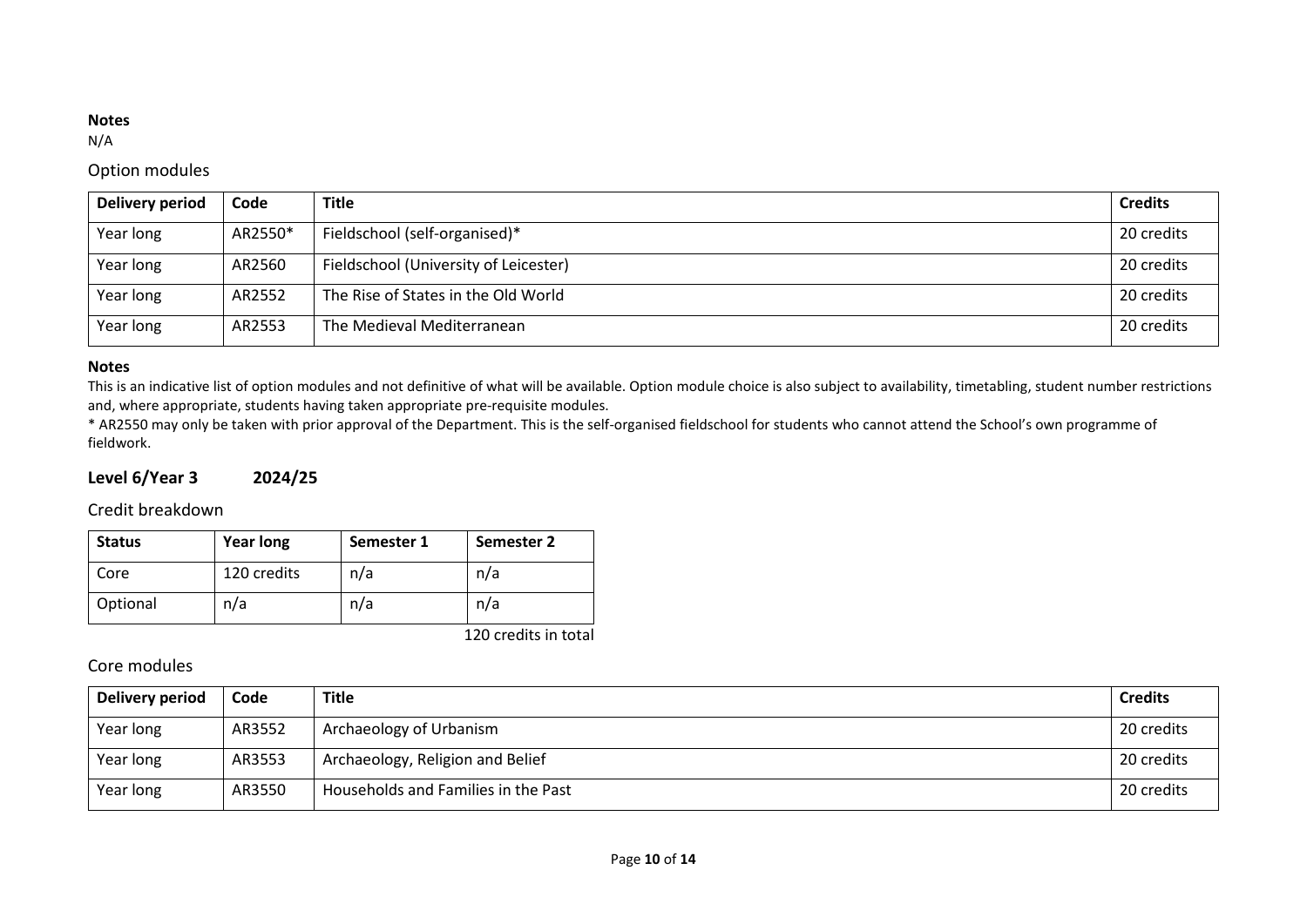| Delivery period | Code   | <b>Title</b>                                              | <b>Credits</b> |
|-----------------|--------|-----------------------------------------------------------|----------------|
| Year long       | AH3551 | The Later Roman Empire AD284-430                          | 20 credits     |
| Year long       | AH3554 | Dissertation in Ancient History and Classical Archaeology | 40 credits     |

**Notes**

N/A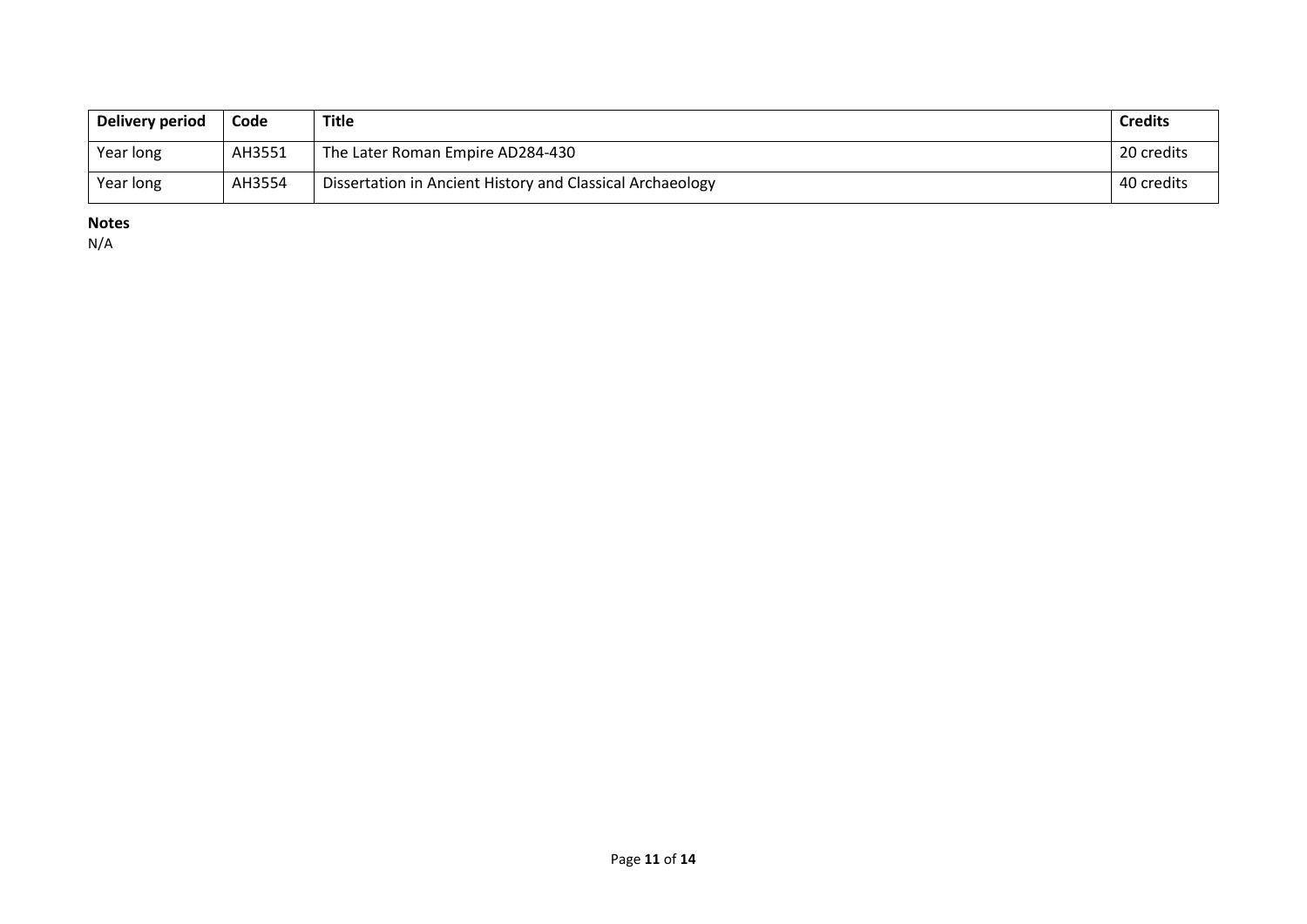# **Appendix 2: Module specifications**

See undergraduat[e module specification database](http://www.le.ac.uk/sas/courses/documentation) (Note - modules are organized by year of delivery).

# **Appendix 3: Skills matrix**

| <b>Programme Specification Appendix 2</b>                                   |                                         |                                                                   |                                                                      |                                                 |                                                                                                |                                          |                                         |                                                                   |                                           |                                  |                                                              |                                    |                                                       |                                                                             |                                                                    |                                                              |                                                                              |                                                         |                                                           |              |
|-----------------------------------------------------------------------------|-----------------------------------------|-------------------------------------------------------------------|----------------------------------------------------------------------|-------------------------------------------------|------------------------------------------------------------------------------------------------|------------------------------------------|-----------------------------------------|-------------------------------------------------------------------|-------------------------------------------|----------------------------------|--------------------------------------------------------------|------------------------------------|-------------------------------------------------------|-----------------------------------------------------------------------------|--------------------------------------------------------------------|--------------------------------------------------------------|------------------------------------------------------------------------------|---------------------------------------------------------|-----------------------------------------------------------|--------------|
| Skills Matrix: BA in Ancient History and Classical Archaeology (DL)         |                                         |                                                                   |                                                                      |                                                 |                                                                                                |                                          |                                         |                                                                   |                                           |                                  |                                                              |                                    |                                                       |                                                                             |                                                                    |                                                              |                                                                              |                                                         |                                                           |              |
| Date amended: June 2019                                                     |                                         |                                                                   |                                                                      |                                                 |                                                                                                |                                          |                                         |                                                                   |                                           |                                  |                                                              |                                    |                                                       |                                                                             |                                                                    |                                                              |                                                                              |                                                         |                                                           |              |
|                                                                             |                                         |                                                                   |                                                                      |                                                 |                                                                                                |                                          |                                         |                                                                   |                                           |                                  |                                                              |                                    |                                                       |                                                                             |                                                                    |                                                              |                                                                              |                                                         |                                                           |              |
| <b>Programme Learning Outcomes</b><br>(a) Discipline specific knowledge and | 1551 Introduction to Roman History<br>놓 | Greek History<br>S,<br>Introduction<br>52<br>$\overline{15}$<br>₹ | Ancient Historians<br>for<br>Languages<br>53<br>$\overline{15}$<br>¥ | Archaeology<br>Aims and Methods in<br>1551<br>£ | Classical Archaeology<br>Introduction to<br>554<br>$\overline{\phantom{0}}$<br>$\overline{AB}$ | Later Prehistory (OPTIONAL)<br>1553<br>Æ | Egypt and Nubia (OPTIONAL)<br>1558<br>Æ | of Augustus<br>Age<br>The<br>51<br>25<br>$\overline{\mathcal{A}}$ | Sparta<br>Deconstructing<br>52<br>25<br>₹ | Greco-Roman Slavery<br>2553<br>¥ | World<br>Roman<br>of the<br>Archaeology<br>The.<br>2556<br>Æ | Archaeological Theory<br>2551<br>Æ | Self Organised (OPTIONAL)<br>Fieldschool<br>2550<br>Æ | Did World<br>States in the<br>Ⴆ<br>Rise<br>The<br>AR 2552 The<br>COPTIONALL | (OPTIONAL)<br>Medieval Mediterranean<br>The<br>ო<br>ĹŐ,<br>25<br>E | of Urbanism<br>Archaeology<br>The.<br>3552<br>$\overline{4}$ | <b>Belief</b><br>and<br>Religion<br>đ<br>Archaeology<br>The<br>53<br>25<br>Æ | Families<br>and<br>Households<br>3550<br>$\overline{4}$ | AD284-430<br>Empire<br>Roman<br>Later<br>The<br>3551<br>₹ | Dissertation |
| competencies                                                                |                                         |                                                                   |                                                                      |                                                 |                                                                                                |                                          |                                         |                                                                   |                                           |                                  |                                                              |                                    |                                                       |                                                                             |                                                                    |                                                              |                                                                              |                                                         |                                                           |              |
| (vi) Other discipline specific competencies                                 |                                         |                                                                   |                                                                      |                                                 |                                                                                                |                                          |                                         |                                                                   |                                           |                                  |                                                              |                                    |                                                       |                                                                             |                                                                    |                                                              |                                                                              |                                                         |                                                           |              |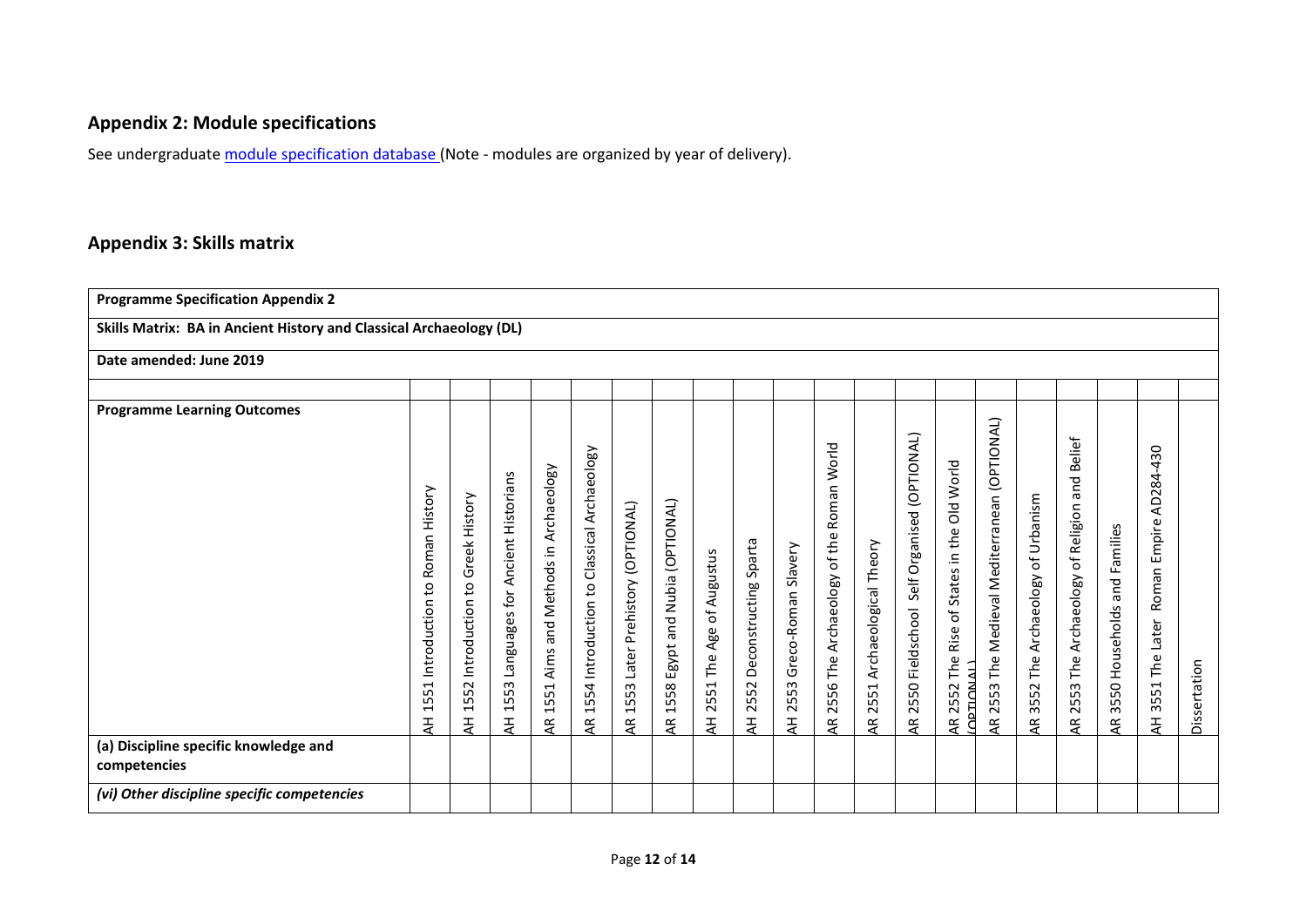| Design, research and present a sustained and<br>independently conceived piece of scholarly<br>writing                                                                                                                                                              | X                  | X            | x | X                  | X                  | X   | $\boldsymbol{\mathsf{x}}$ | X                | X                  | X                  | X                  | X                | X                  | X                  | X                | X                | X                | X                | X                  | X                |
|--------------------------------------------------------------------------------------------------------------------------------------------------------------------------------------------------------------------------------------------------------------------|--------------------|--------------|---|--------------------|--------------------|-----|---------------------------|------------------|--------------------|--------------------|--------------------|------------------|--------------------|--------------------|------------------|------------------|------------------|------------------|--------------------|------------------|
| Demonstrate an awareness of the major<br>practical and theoretical issues associated with<br>archaeological practice                                                                                                                                               |                    |              |   | $\pmb{\chi}$       |                    |     |                           |                  |                    |                    |                    | X                | $\pmb{\times}$     |                    |                  |                  |                  |                  |                    | $\boldsymbol{x}$ |
| Demonstrate a foundational knowledge of<br>ancient languages, and their application in the<br>study of ancient history                                                                                                                                             | $\mathbf{x}$       | $\mathbf{x}$ | X |                    |                    |     |                           | $\boldsymbol{x}$ | $\boldsymbol{x}$   | X                  |                    |                  |                    |                    |                  |                  |                  |                  |                    | $\boldsymbol{x}$ |
| (b) Transferable skills                                                                                                                                                                                                                                            |                    |              |   |                    |                    |     |                           |                  |                    |                    |                    |                  |                    |                    |                  |                  |                  |                  |                    |                  |
| (i) Oral communication                                                                                                                                                                                                                                             |                    |              |   |                    |                    |     |                           |                  |                    |                    |                    |                  |                    |                    |                  |                  |                  |                  |                    |                  |
| Demonstrate clarity, fluency and coherence in<br>oral expression of archaeological issues                                                                                                                                                                          |                    |              |   |                    |                    |     |                           |                  |                    |                    |                    |                  | $\pmb{\mathsf{x}}$ |                    |                  |                  |                  |                  |                    |                  |
| (ii) Written communication                                                                                                                                                                                                                                         |                    |              |   |                    |                    |     |                           |                  |                    |                    |                    |                  |                    |                    |                  |                  |                  |                  |                    |                  |
| Demonstrate clarity, fluency and coherence in<br>written expression of historical and<br>archaeological issues                                                                                                                                                     | $\pmb{\mathsf{x}}$ | $\mathbf{x}$ | X | $\pmb{\chi}$       | $\pmb{\mathsf{x}}$ | X   | $\boldsymbol{x}$          | $\pmb{\chi}$     | $\boldsymbol{x}$   | $\pmb{\chi}$       | $\boldsymbol{x}$   | $\boldsymbol{x}$ | $\pmb{\chi}$       | $\boldsymbol{x}$   | $\boldsymbol{x}$ | $\boldsymbol{x}$ | $\boldsymbol{x}$ | $\boldsymbol{x}$ | $\pmb{\chi}$       | $\boldsymbol{x}$ |
| Develop and sustain archaeological and<br>historical arguments in a variety of literary<br>forms.                                                                                                                                                                  | $\mathbf{x}$       | $\mathbf{x}$ | X | $\pmb{\mathsf{x}}$ | $\boldsymbol{x}$   | x   | $\pmb{\mathsf{x}}$        | $\mathbf{x}$     | $\boldsymbol{x}$   | $\pmb{\mathsf{x}}$ | $\pmb{\mathsf{x}}$ | $\boldsymbol{x}$ | $\pmb{\mathsf{x}}$ | $\boldsymbol{x}$   | $\boldsymbol{x}$ | $\pmb{\chi}$     | $\boldsymbol{x}$ | $\boldsymbol{x}$ | $\pmb{\mathsf{x}}$ | $\boldsymbol{x}$ |
| (iii) Information technology                                                                                                                                                                                                                                       |                    |              |   |                    |                    |     |                           |                  |                    |                    |                    |                  |                    |                    |                  |                  |                  |                  |                    |                  |
| Use IT effectively to support archaeological<br>and ancient historical research, including the<br>use of IT for bibliographic and archive searches<br>at local, national and international level, data<br>analysis and written/visual presentation of<br>evidence. | $\pmb{\mathsf{x}}$ | $\mathbf{x}$ | X | $\pmb{\chi}$       | $\pmb{\chi}$       | X   | $\pmb{\chi}$              | $\pmb{\chi}$     | $\pmb{\mathsf{x}}$ | $\pmb{\chi}$       | $\pmb{\mathsf{x}}$ | $\pmb{\times}$   |                    | $\pmb{\mathsf{x}}$ | $\pmb{\times}$   | $\pmb{\chi}$     | $\pmb{\chi}$     | $\pmb{\chi}$     | $\pmb{\chi}$       | $\boldsymbol{x}$ |
| (iv) Numeracy                                                                                                                                                                                                                                                      |                    |              |   |                    |                    |     |                           |                  |                    |                    |                    |                  |                    |                    |                  |                  |                  |                  |                    |                  |
| Analyse archaeological data using statistical<br>and graphical techniques                                                                                                                                                                                          |                    |              |   | (x)                | (x)                | (x) | (x)                       | (x)              |                    | X                  | $\boldsymbol{x}$   | (x)              | (x)                |                    | (x)              | (x)              |                  | (x)              |                    | (x)              |